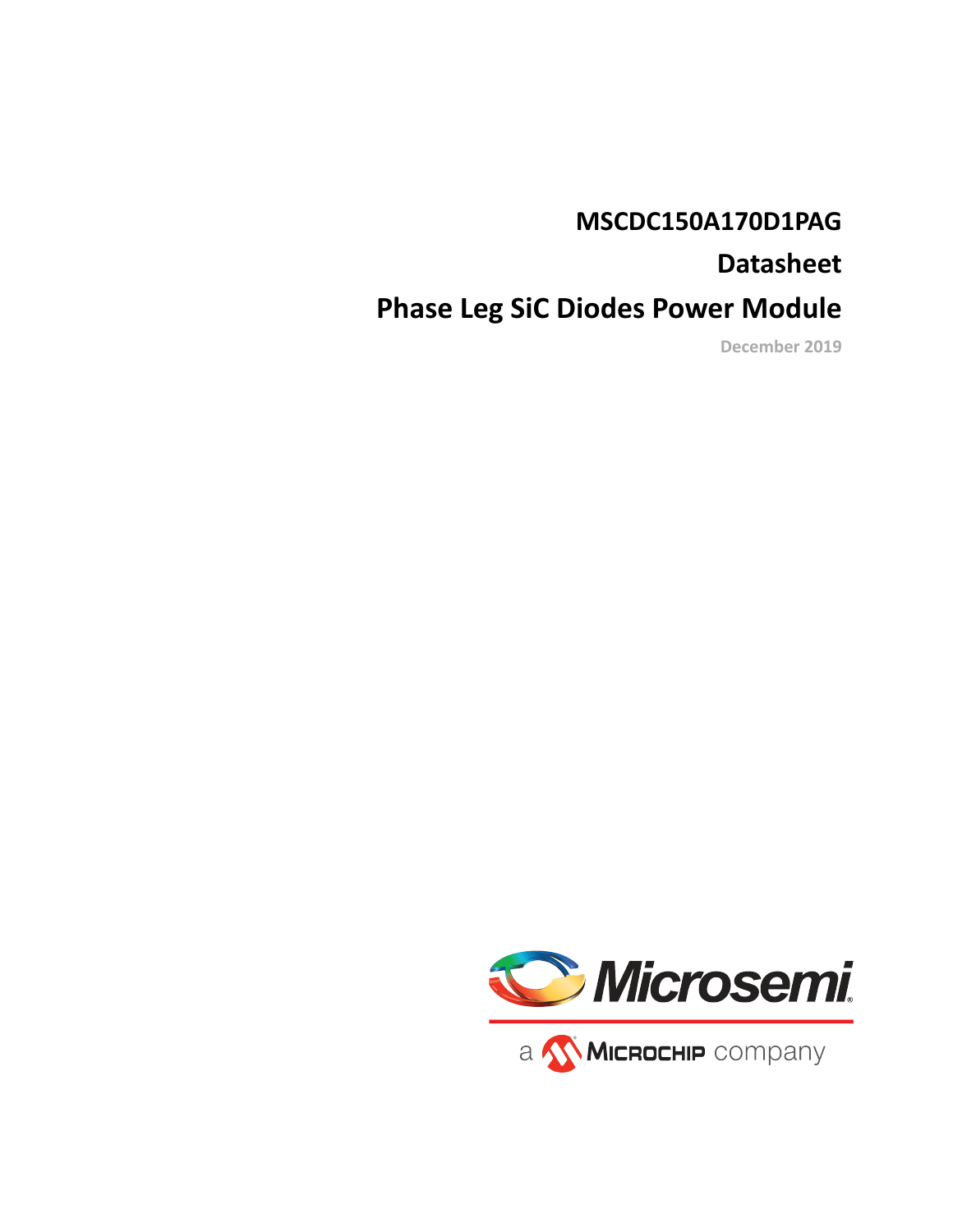

# **Contents**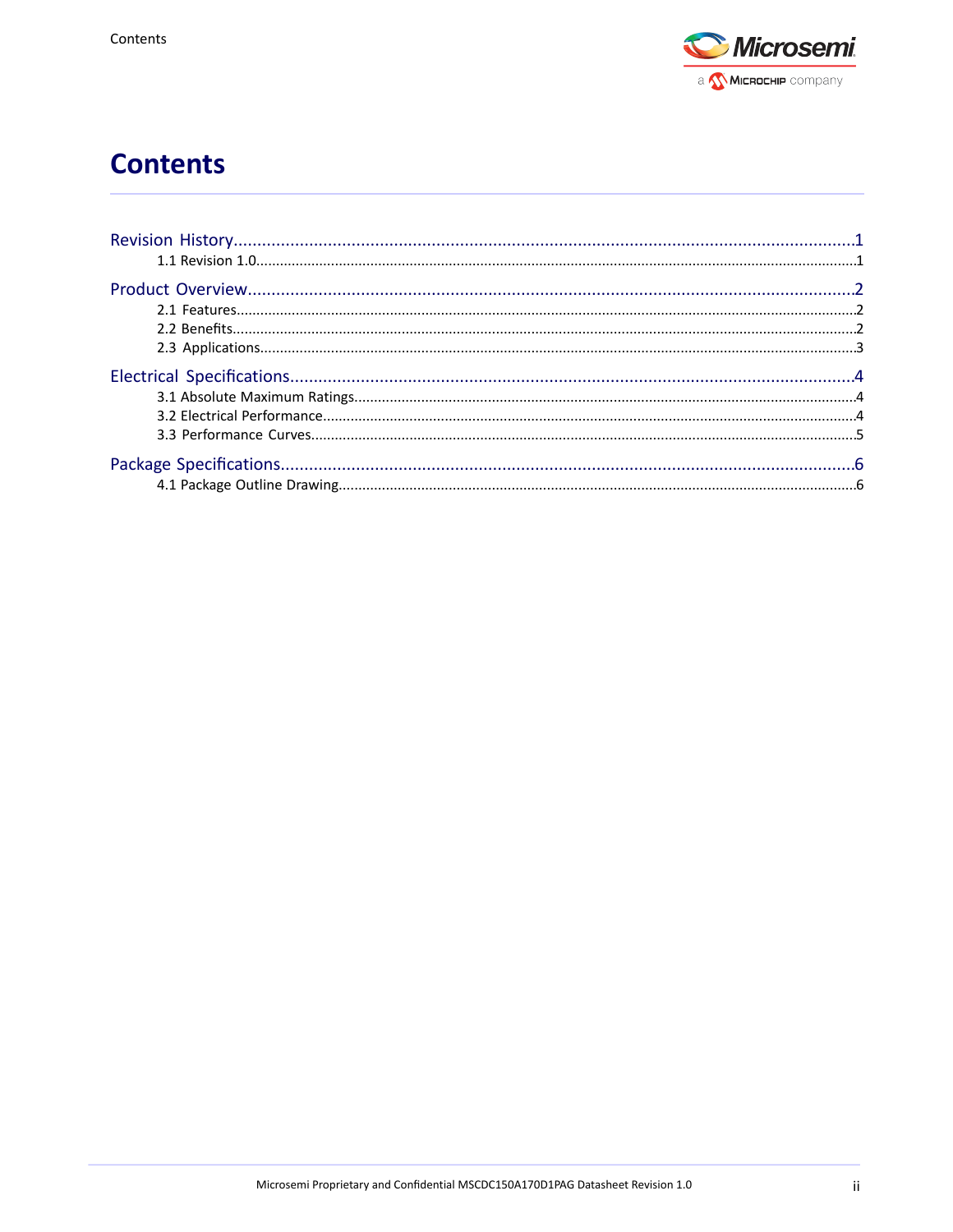

### <span id="page-2-0"></span>**1 Revision History**

<span id="page-2-1"></span>The revision history describes the changes that were implemented in the document. The changes are listed by revision, starting with the most current publication.

#### **1.1 Revision 1.0**

Revision 1.0 was published in December 2019. It is the first publication of this document.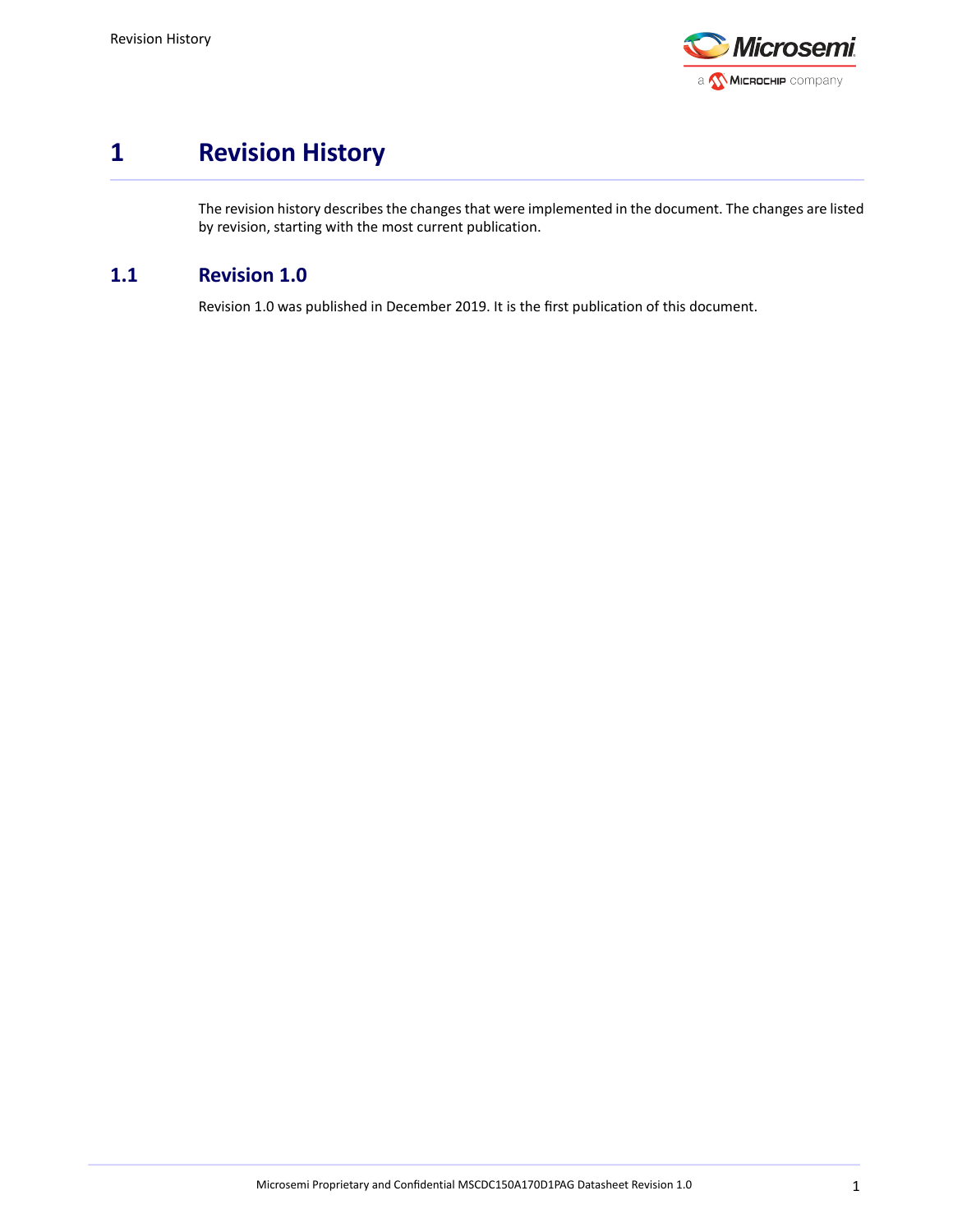

### <span id="page-3-0"></span>**2 Product Overview**

This section shows the product overview of the MSCDC150A170D1PAG device.



<span id="page-3-1"></span>All ratings at Tj = 25 °C, unless otherwise specified.

**Caution:** These devices are sensitive to electrostatic discharge. Proper handling procedures should be followed.

#### **2.1 Features**

The following are key features of the MSCDC150A170D1PAG device:

- Silicon Carbide (SiC) Schottky Diode
	- Zero reverse recovery
	- Zero forward recovery
	- Temperature Independent switching behavior
	- Positive temperature coefficient on VF
- <span id="page-3-2"></span>• M5 power connectors
- Aluminum nitride (AlN) substrate for improved thermal performance

#### **2.2 Benefits**

The following are benefits of the MSCDC150A170D1PAG device:

- Stable temperature behavior
- Low losses
- Direct mounting to heatsink (isolated package)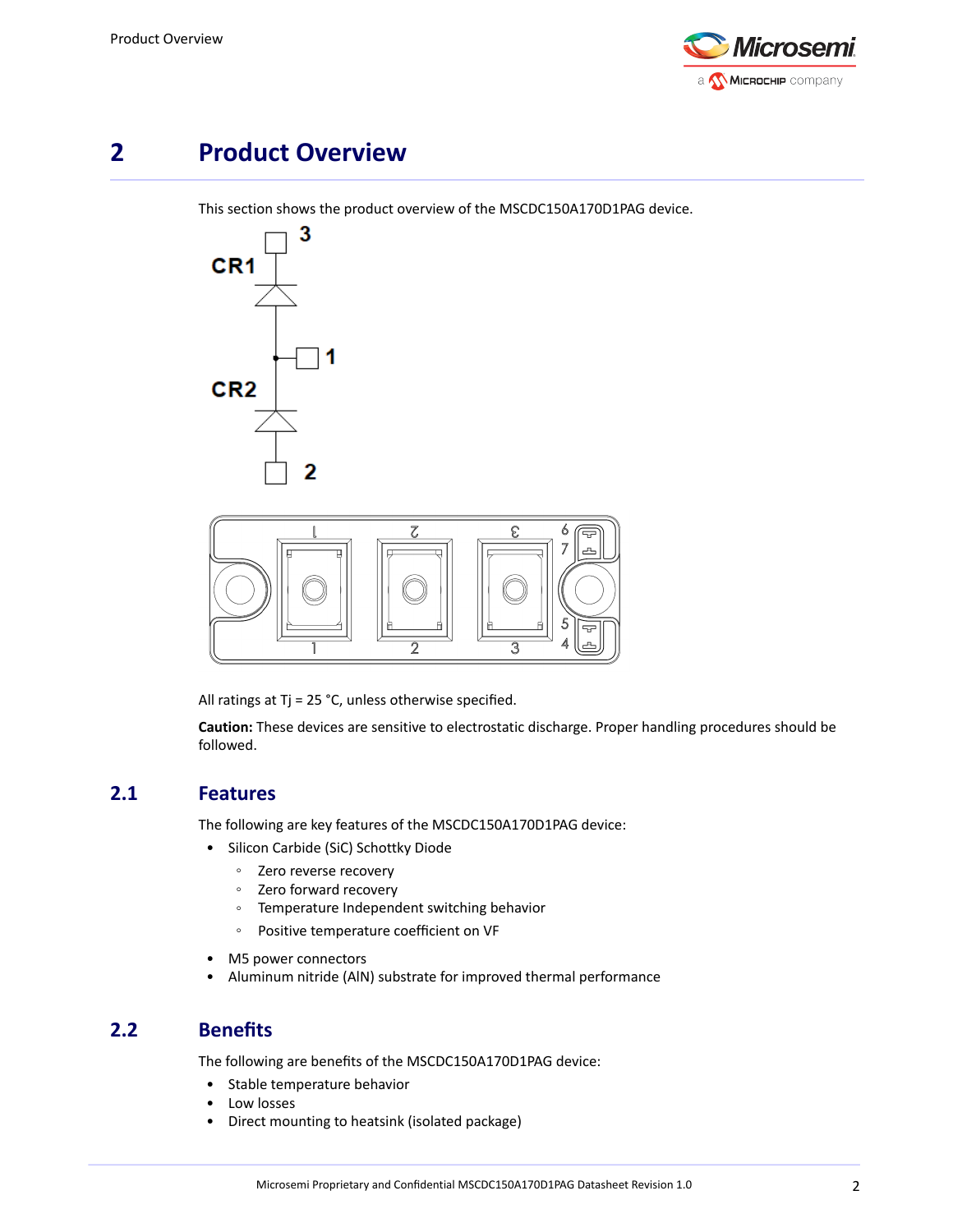

- Low junction-to-case thermal resistance
- <span id="page-4-0"></span>• RoHS Compliant

### **2.3 Applications**

The MSCDC150A170D1PAG device is designed for the following applications:

- Uninterruptible power supply (UPS)
- Switched mode power supplies
- Welding converters
- Motor control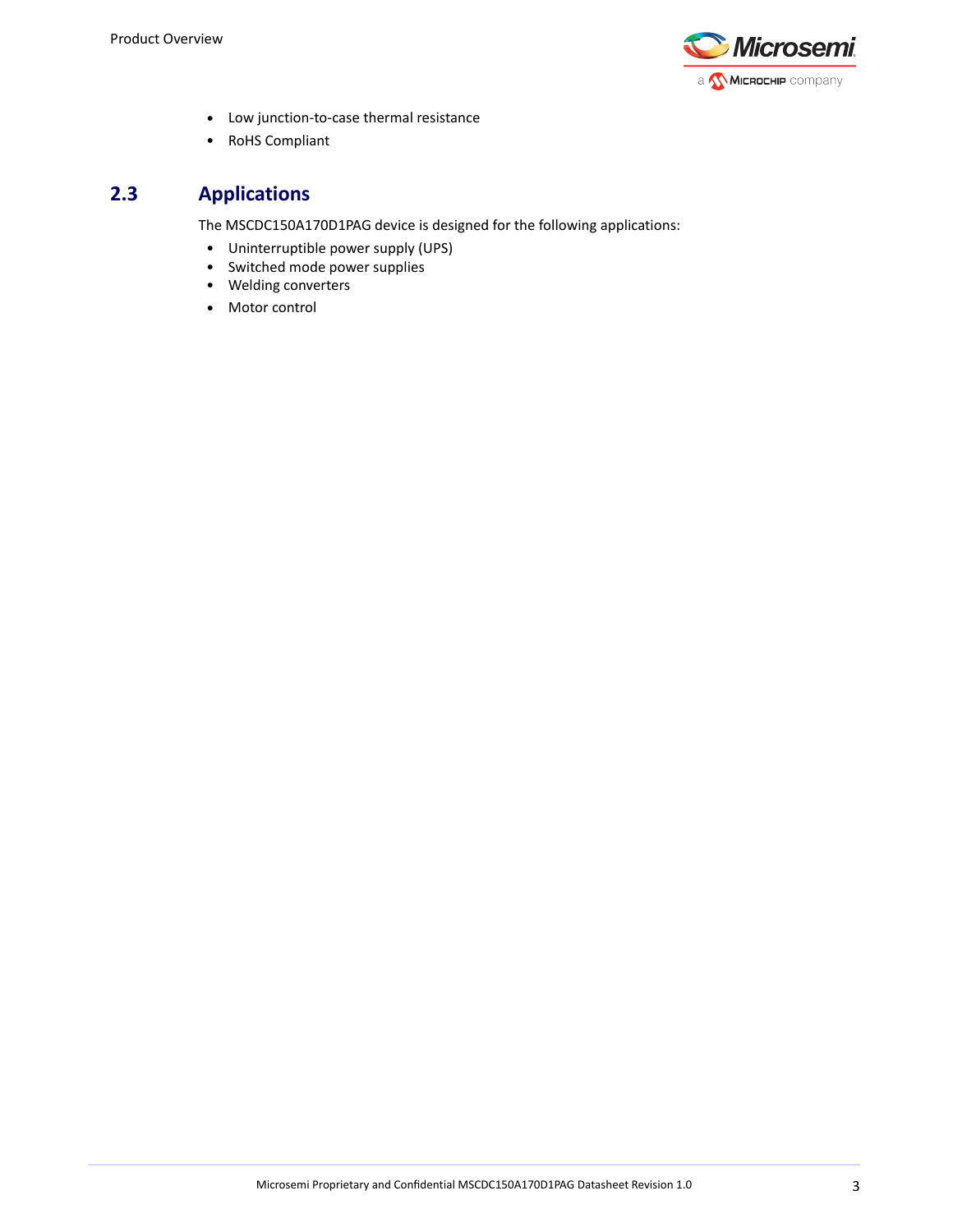

### <span id="page-5-0"></span>**3 Electrical Specifications**

<span id="page-5-1"></span>This section shows the electrical specifications of the MSCDC150A170D1PAG device.

#### **3.1 Absolute Maximum Ratings**

The following table shows the absolute maximum ratings per SiC diode of the MSCDC150A170D1PAG device. **Table 1 • Absolute Maximum Ratings**

| Symbol    | Parameter                       |                | <b>Max Ratings</b> | Unit |
|-----------|---------------------------------|----------------|--------------------|------|
| $V_{RRM}$ | Repetitive peak reverse voltage |                | 1700               |      |
| 1p        | DC forward current              | $T_c = 125 °C$ | 150                | А    |

The following table shows the thermal and package characteristics of the MSCDC150A170D1PAG device. **Table 2 • Thermal and Package Characteristics**

| Symbol             | Characteristic                                                          |               |                | <b>Min</b>     | <b>Max</b>             | <b>Unit</b> |
|--------------------|-------------------------------------------------------------------------|---------------|----------------|----------------|------------------------|-------------|
| V <sub>ISOL</sub>  | RMS isolation voltage, any terminal to case $t = 1$ minute, 50 Hz/60 Hz |               |                | 4000           |                        | V           |
| $T_{\rm J}$        | Operating junction temperature range                                    |               |                | $-40$          | 175                    | °C          |
| $T_{\mathsf{JOP}}$ | Recommended junction temperature under switching conditions             |               |                | -40            | $T_{\text{Jmax}}$ – 25 |             |
| $T_{STG}$          | Storage temperature range                                               |               |                | $-40$          | 125                    |             |
| TC                 | Operating case temperature                                              |               |                | $-40$          | 125                    |             |
| Torque             | Mounting torque                                                         | For terminals | M <sub>5</sub> | $\overline{2}$ | 3.5                    | N.m         |
|                    |                                                                         | To heatsink   | M <sub>6</sub> | 3              | 5                      |             |
| Wt                 | Package weight                                                          |               |                |                | 160                    | g           |

#### <span id="page-5-2"></span>**3.2 Electrical Performance**

The following table shows the electrical characteristics per SiC diode of the MSCDC150A170D1PAG device. **Table 3 • Electrical Characteristics**

| Symbol       | Characteristic          | <b>Test Conditions</b> |                | <b>Min</b>     | <b>Typ</b> | Max | Unit |
|--------------|-------------------------|------------------------|----------------|----------------|------------|-----|------|
| $V_F$        | Diode forward voltage   | $I_F = 150 A$          | $T_i = 25 °C$  |                | 1.5        | 1.8 | V    |
|              |                         | $T_i = 175 °C$         |                | $\overline{2}$ |            |     |      |
| $I_{\rm RM}$ | Reverse leakage current | $V_R = 1700 V$         | $T_i = 25 °C$  |                | 150        | 600 | μA   |
|              |                         |                        | $T_i = 175 °C$ |                | 750        |     |      |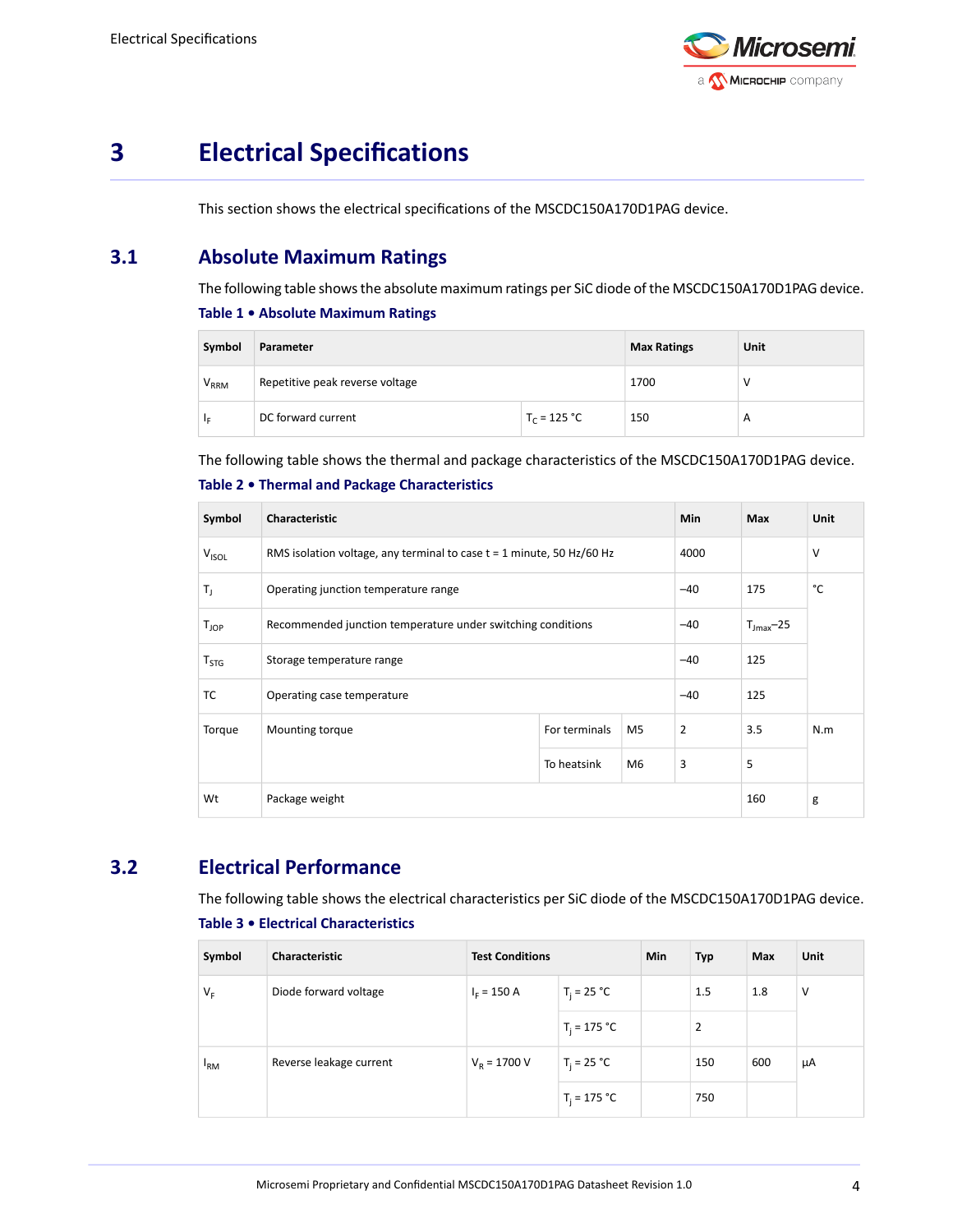

| Symbol     | <b>Characteristic</b>               | <b>Test Conditions</b>     | Min | <b>Typ</b> | Max   | Unit |
|------------|-------------------------------------|----------------------------|-----|------------|-------|------|
| $Q_{C}$    | Total capacitive charge             | $V_R = 900 V$              |     | 1230       |       | nC   |
| C          | Total capacitance                   | $f = 1$ MHz, $V_R = 600$ V |     | 900        |       | pF   |
|            |                                     | $f = 1$ MHz, $V_R = 900$ V |     | 750        |       |      |
| $R_{thJC}$ | Junction-to-case thermal resistance |                            |     |            | 0.121 | °C/W |

#### **3.3 Performance Curves**

<span id="page-6-0"></span>This section shows the typical performance curves for the MSCDC150A170D1PAG device.

```
Figure 1 • Maximum Thermal Impedance
```


**Figure 2 • Forward Characteristics**





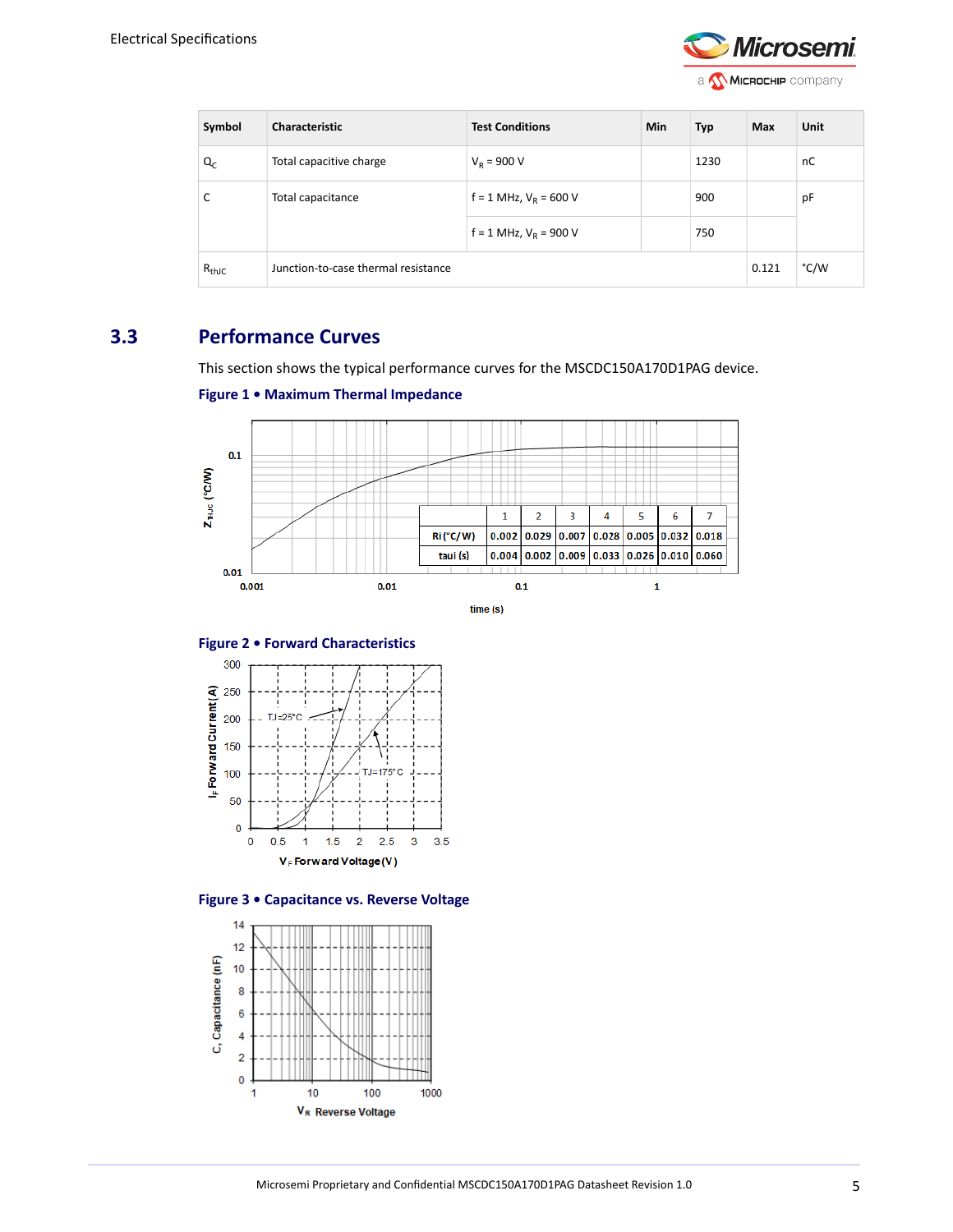

## <span id="page-7-0"></span>**4 Package Specifications**

<span id="page-7-1"></span>This section shows the package specifications for the MSCDC150A170D1PAG device.

#### **4.1 Package Outline Drawing**

This section shows the package outline drawing of the MSCDC150A170D1PAG device. The dimensions in the following figure are in millimeters.

#### **Figure 4 • Package Outline**